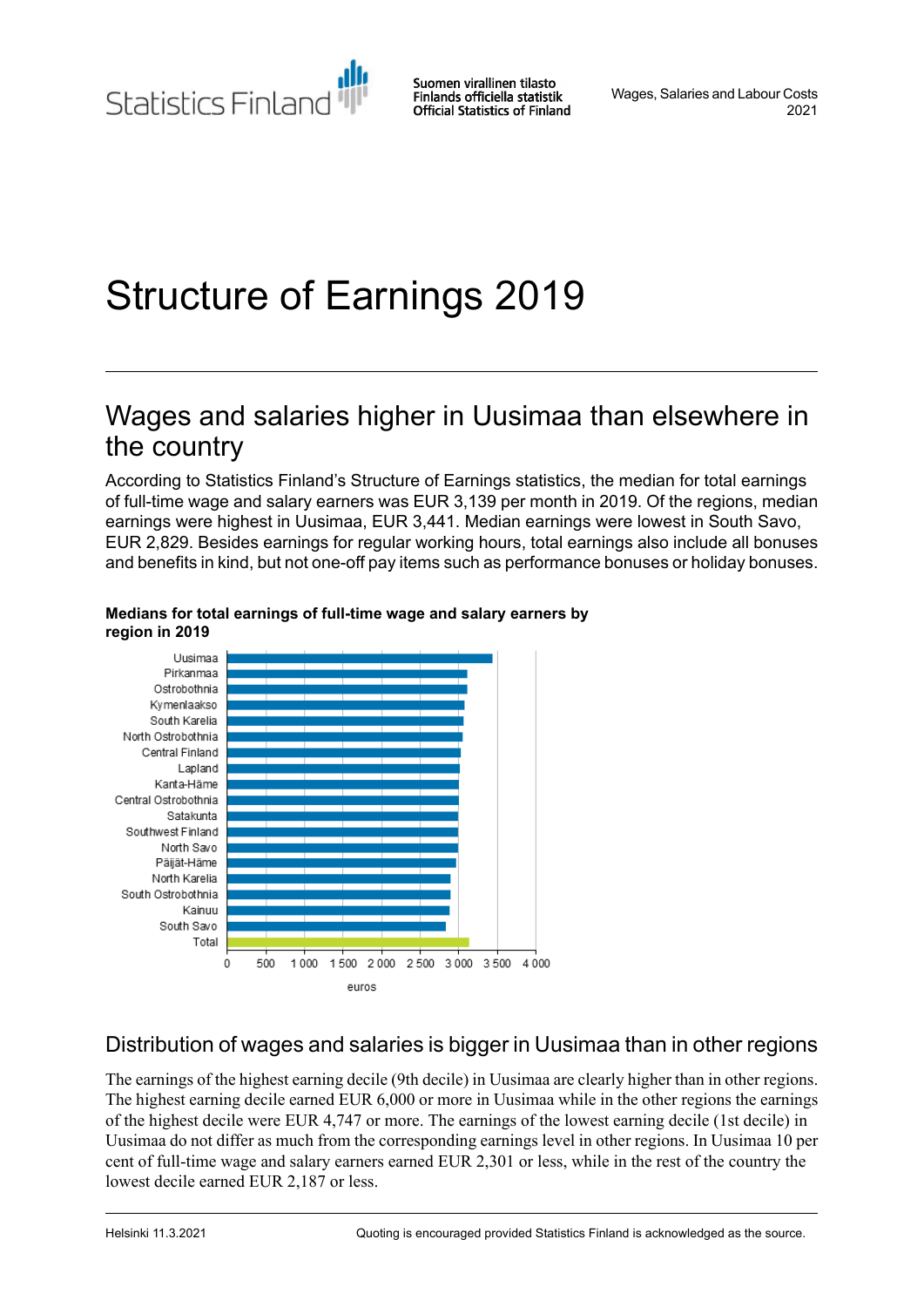#### **Distribution of monthly total earnings of full–time wage and salary earners: 1st and 9th deciles by region in 2019**



In the whole country the lowest decile earned EUR 2,222 or less and the highest decile EUR 5,238 or more.

As a result of the bigger dispersion of wages and salaries, pay differentials are much bigger in Uusimaa than in other regions. In Uusimaa the highest earning decile earned at least 2.6 times more than the lowest earning decile. In other regions, the corresponding pay differential varied from 2.3 in Pirkanmaa to 2.0 in South Savo, Kainuu and North Karelia.

In both Uusimaa and other regions, the most common monthly earnings of full-time wage and salary earners were between EUR 2,500 and 2,999. In other regions than Uusimaa, earnings were more common in relative terms in this bracket and in the bracket below (EUR 2,000 to 2,499), while wages and salaries from EUR 3,500 up were more common in Uusimaa than in the rest of the country.

### **Relative shares of wage and salary earners by bracket (total earnings/month) in Uusimaa and other regions in 2019, full-time wage and salary earners**

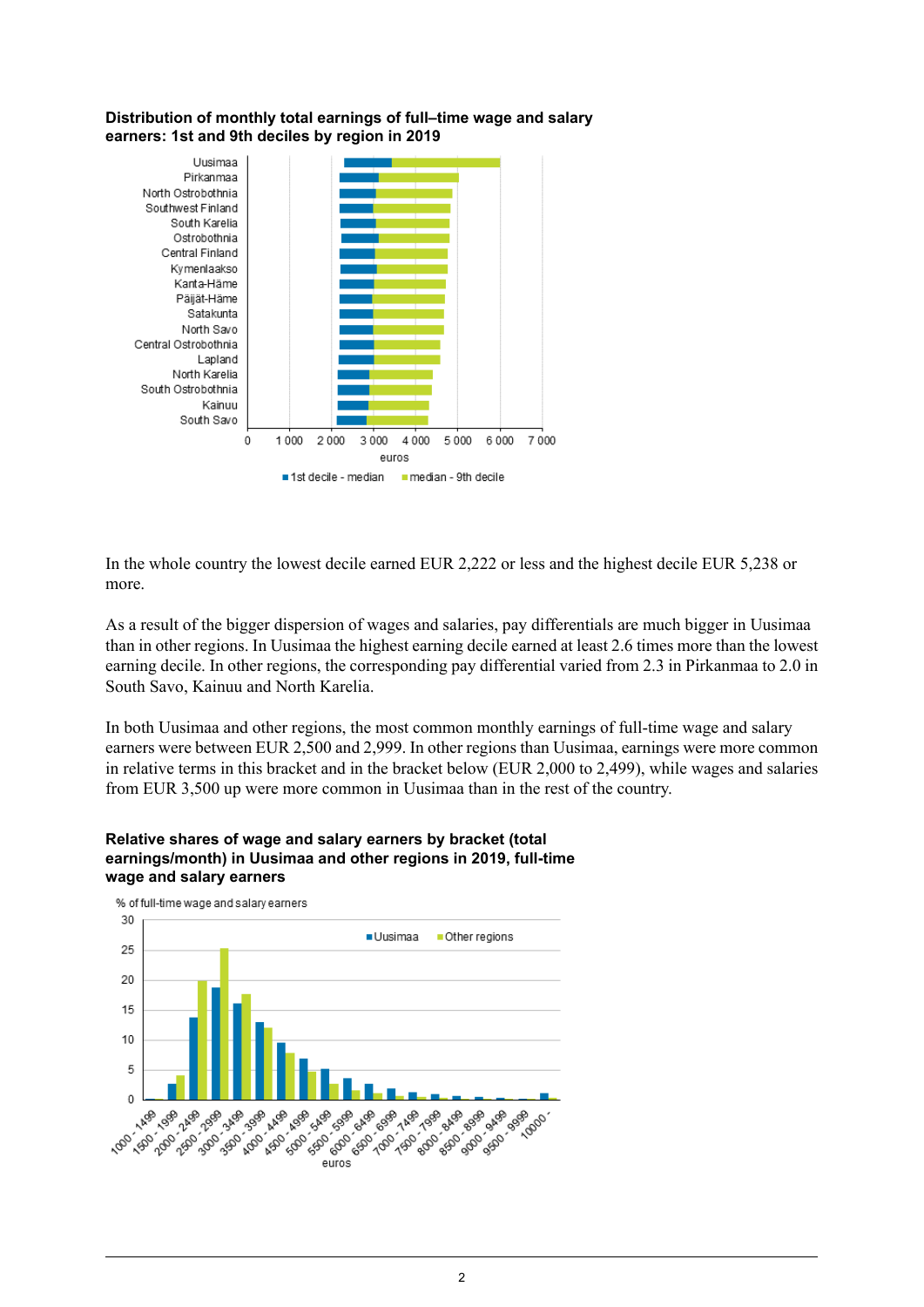Differencesin average earnings and dispersion of earnings between regions are partly caused by differences in the structures of wage and salary earners between regions. More people work in professional occupations in Uusimaa than in other regions. In Uusimaa, around 30 per cent of wage and salary earners worked in professional occupations, while in other regions the share was around 20 per cent. In these occupational groups the earnings level was on average higher than in other occupations. In relative terms, more wage and salary earners in Uusimaa also had tertiary level qualifications than in other regions.

The top management of private sector enterprises is excluded from the Structure of Earnings statistics. This may alleviate the pay differentials described in the statistics relative to actual pay differentials especially in Uusimaa.

### Median earnings of wage and salary earners highest in information and communication

Among the industries, the highest median earnings were recorded in information and communication activities, EUR 4,220. The median of total earnings of full-time wage and salary earners was lowest in accommodation and food service activities, EUR 2,383. The industry is determined according to the main activity of the wage and salary earner's workplace.

The differences in earnings between industries are influenced, for example, by the occupational structure of wage and salary earners. The vast majority of wage and salary earnersin the industry of accommodation and food service activities were service and sales workers, who typically have lower pay than those employed in associate professional and professional occupations, many of whom work in financing and insurance activities, for example.

### **Distribution of monthly total earnings of full-time wage and salary earners: 1st and 9th deciles by industry in 2019. Median earnings in numbers in the figure.**



Among the industries, the largest variation in wages and salaries can be found in financial and insurance activities, where the earnings of the lowest decile were EUR 2,507 and those of the highest decile EUR 7,111. In the industry of financing and insurance activities, the ratio of earnings of the 9th decile to earnings of the 1st decile was 2.8, while in other industries it fluctuated from 2.5 in trade to 1.7 in accommodation and food service activities and to 1.8 in human health and social work activities.

The data in the release derive from Statistics Finland's Structure of Earnings statistics. The Structure of Earnings statistics for 2019 provide data on the earnings of around 1.4 million full-time wage and salary earners and altogether 1.69 million full-time and part-time wage and salary earners. The Structure of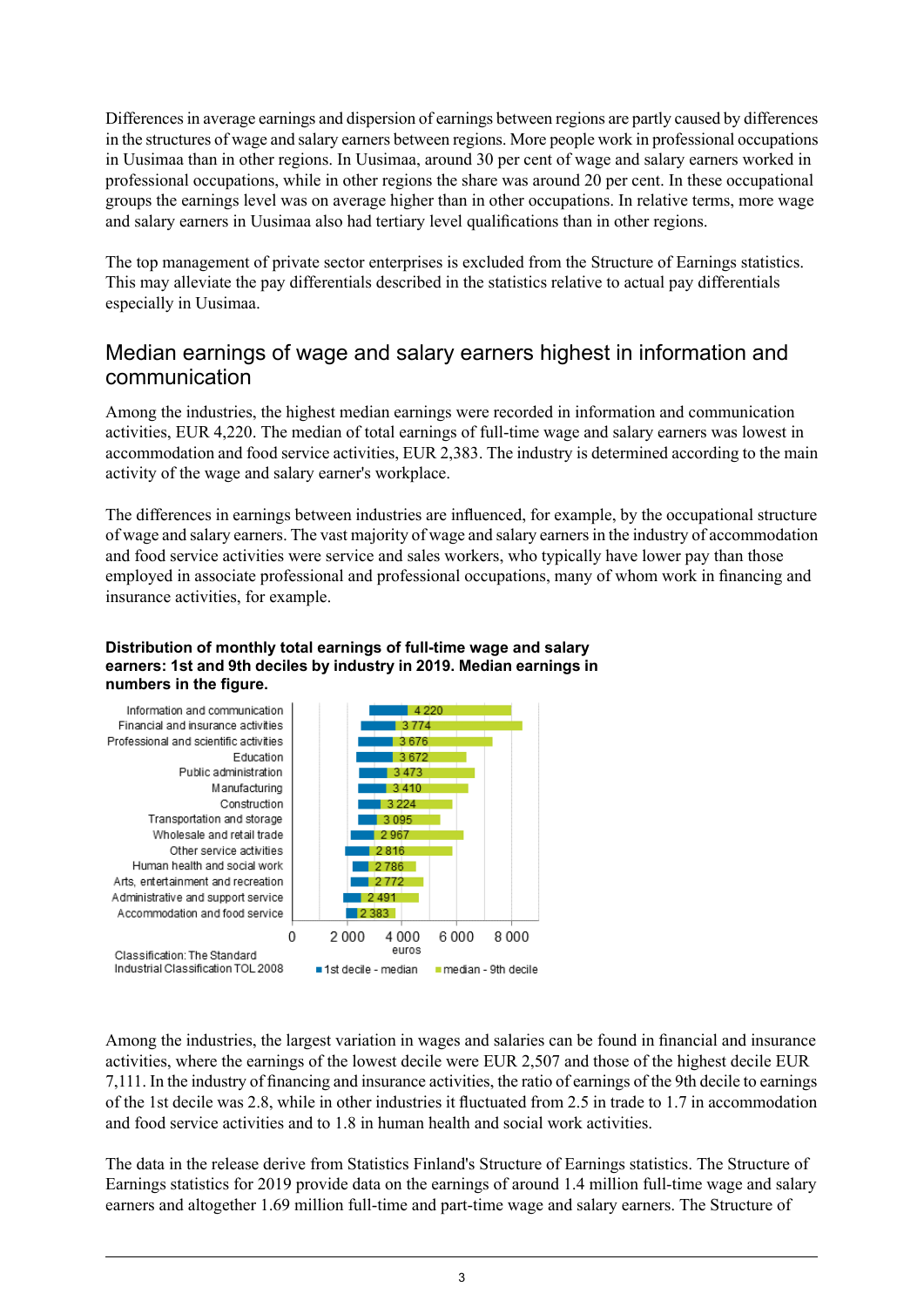Earnings statistics describe all wage and salary earners for the public sector and those working in enterprises with more than five employees for the private sector.

The earnings data released in the statistics are total earnings. Apart from earnings for regular working hours, total earnings also include pay for any possible overtime and working hour supplements, premium pays, supplement for location and adverse working conditions, supplements based on duties, professional skill and years of service, performance-based pay components, compensation for standby and on-call work and benefits in kind, but not one-off pay items, such as performance-based bonuses. Total earnings are in gross, so taxes or other payments have not been subtracted from them.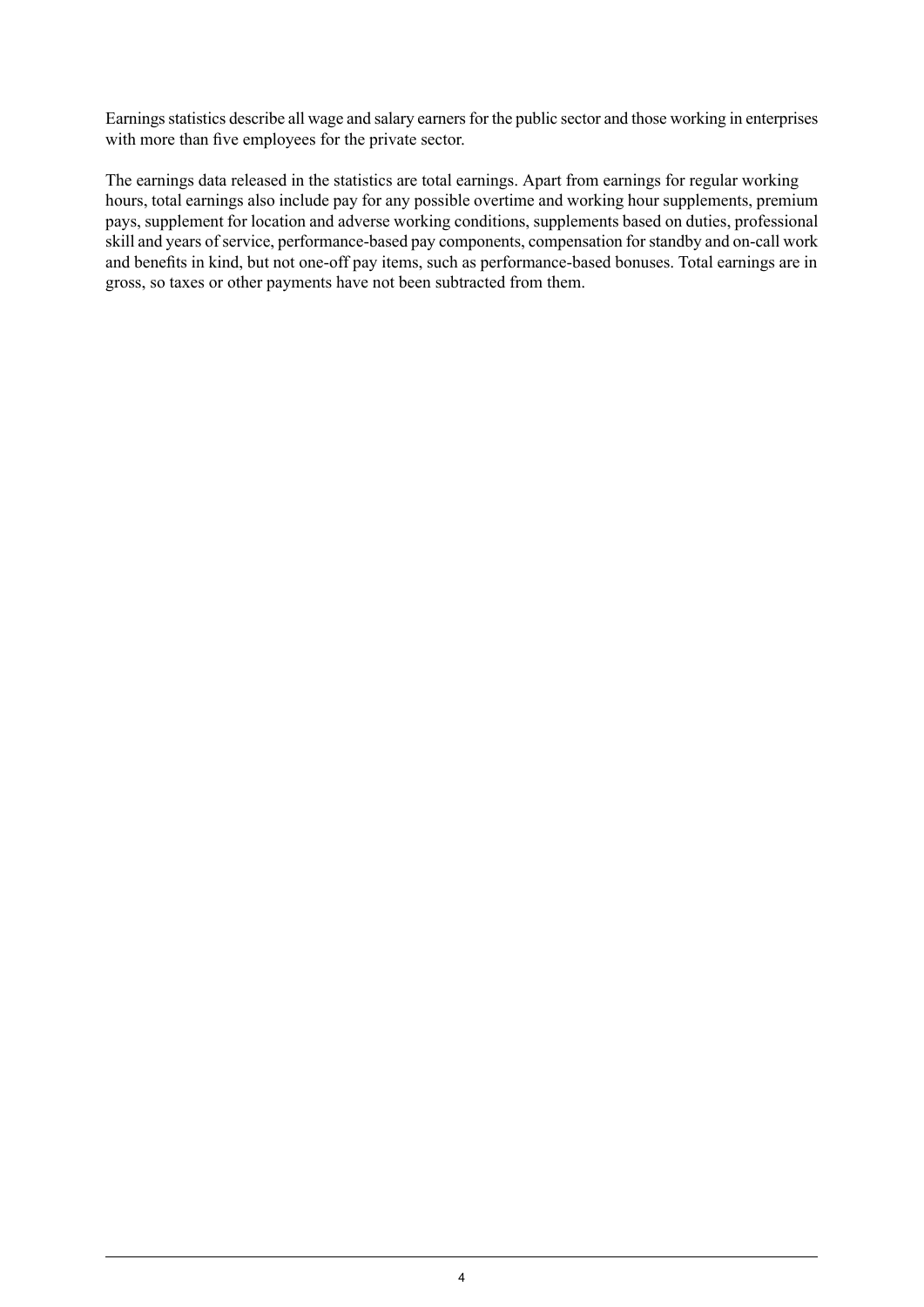## **Contents**

### **Tables**

### **Appendix tables**

| Appendix table 1. Average monthly earnings and dispersion of earnings of full-time wage and salary earners by     |  |
|-------------------------------------------------------------------------------------------------------------------|--|
| Appendix table 2. Relative shares of full-time wage and salary earners by bracket in Uusimaa and other regions in |  |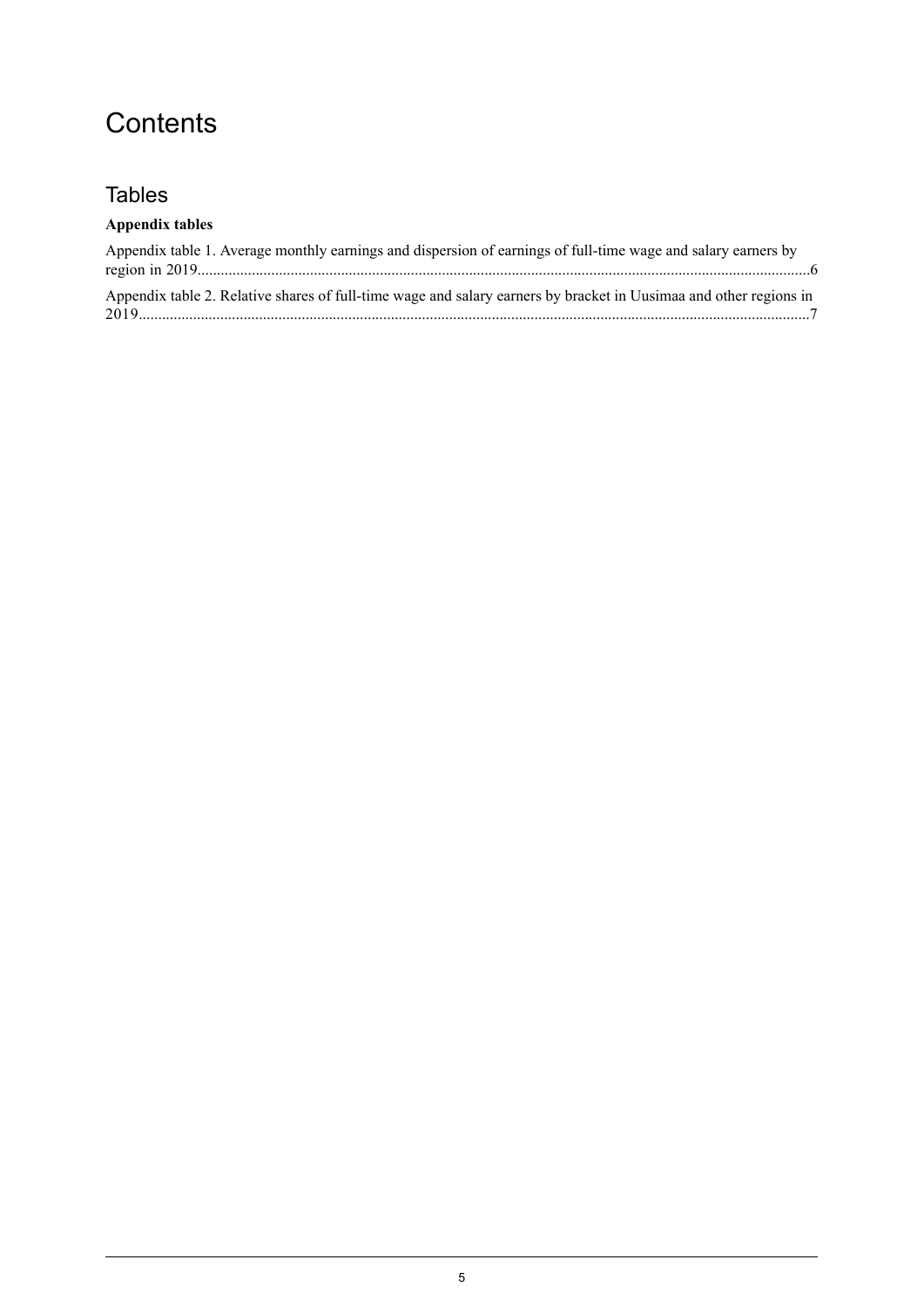## Appendix tables

### <span id="page-5-0"></span>**Appendix table 1. Average monthly earnings and dispersion of earnings of full-time wage and salary earners by region in 2019**

| Region                 | Total earnings, EUR/month |         |                   |         |            |
|------------------------|---------------------------|---------|-------------------|---------|------------|
|                        | <b>Number</b>             | Mean    | 1st decile Median |         | 9th decile |
| Uusimaa                | 520 798                   | 3879    | 2 300             | 3440    | 6 000      |
| Southwest Finland      | 115 226                   | 3 3 2 2 | 2 184             | 2986    | 4818       |
| Satakunta              | 49 433                    | 3 2 9 1 | 2 200             | 2989    | 4 679      |
| Kanta-Häme             | 38 025                    | 3 3 0 5 | 2 189             | 3 0 0 0 | 4720       |
| Pirkanmaa              | 129 032                   | 3434    | 2 192             | 3 1 1 1 | 5020       |
| Päijät-Häme            | 43722                     | 3 2 8 7 | 2 185             | 2961    | 4680       |
| Kymenlaakso            | 40 390                    | 3 3 6 5 | 2 2 1 6           | 3 0 6 8 | 4762       |
| South Karelia          | 29 452                    | 3 3 8 1 | 2 2 2 0           | 3 0 6 1 | 4 794      |
| South Savo             | 29 615                    | 3093    | 2 1 2 9           | 2829    | 4 300      |
| North Savo             | 58 308                    | 3 3 0 3 | 2 199             | 2984    | 4665       |
| North Karelia          | 33 690                    | 3 1 7 5 | 2 154             | 2897    | 4412       |
| <b>Central Finland</b> | 61 699                    | 3 3 3 1 | 2 189             | 3022    | 4763       |
| South Ostrobothnia     | 40 787                    | 3 1 6 3 | 2 140             | 2891    | 4 3 9 1    |
| Ostrobothnia           | 41415                     | 3 3 9 1 | 2 2 4 4           | 3 109   | 4790       |
| Central Ostrobothnia   | 14 859                    | 3 2 7 6 | 2 194             | 2999    | 4 591      |
| North Ostrobothnia     | 96816                     | 3 3 6 5 | 2 191             | 3 0 5 1 | 4859       |
| Kainuu                 | 14 635                    | 3 1 3 8 | 2 155             | 2885    | 4 3 1 8    |
| Lapland                | 40 218                    | 3 256   | 2 172             | 3 0 0 9 | 4571       |
| Åland                  | 2 3 1 5                   | 3 1 9 4 | 2 2 2 8           | 2931    | 4 475      |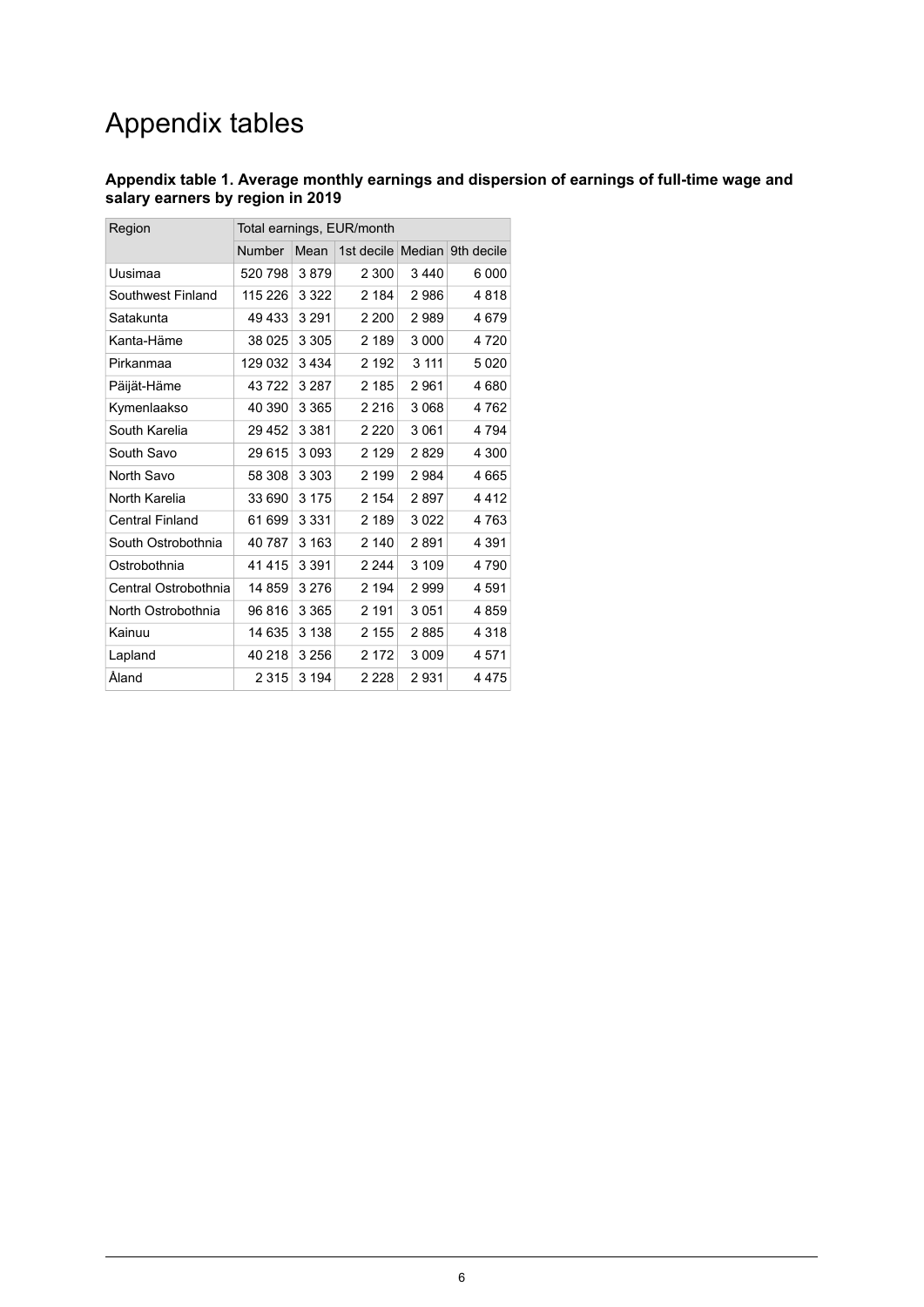### <span id="page-6-0"></span>**Appendix table 2. Relative shares of full-time wage and salary earners by bracket in Uusimaa and other regions in 2019**

|             | Bracket (euros) Relative share of full-time wage and salary earners, % |               |  |  |
|-------------|------------------------------------------------------------------------|---------------|--|--|
|             | Uusimaa                                                                | Other regions |  |  |
| 500 - 999   | 0.0                                                                    | 0.0           |  |  |
| 1000 - 1499 | 0.2                                                                    | 0.3           |  |  |
| 1500 - 1999 | 2.7                                                                    | 4.1           |  |  |
| 2000 - 2499 | 13.7                                                                   | 19.8          |  |  |
| 2500 - 2999 | 18.8                                                                   | 25.4          |  |  |
| 3000 - 3499 | 16.2                                                                   | 17.7          |  |  |
| 3500 - 3999 | 13.0                                                                   | 12.1          |  |  |
| 4000 - 4499 | 9.6                                                                    | 7.9           |  |  |
| 4500 - 4999 | 6.9                                                                    | 4.7           |  |  |
| 5000 - 5499 | 5.2                                                                    | 2.7           |  |  |
| 5500 - 5999 | 3.7                                                                    | 1.6           |  |  |
| 6000 - 6499 | 2.8                                                                    | 1.1           |  |  |
| 6500 - 6999 | 1.9                                                                    | 0.7           |  |  |
| 7000 - 7499 | 1.4                                                                    | 0.5           |  |  |
| 7500 - 7999 | 0.9                                                                    | 0.3           |  |  |
| 8000 - 8499 | 0.8                                                                    | 0.3           |  |  |
| 8500 - 8999 | 0.5                                                                    | 0.2           |  |  |
| 9000 - 9499 | 0.4                                                                    | 0.1           |  |  |
| 9500 - 9999 | 0.3                                                                    | 0.1           |  |  |
| 10000 -     | 1.1                                                                    | 0.3           |  |  |